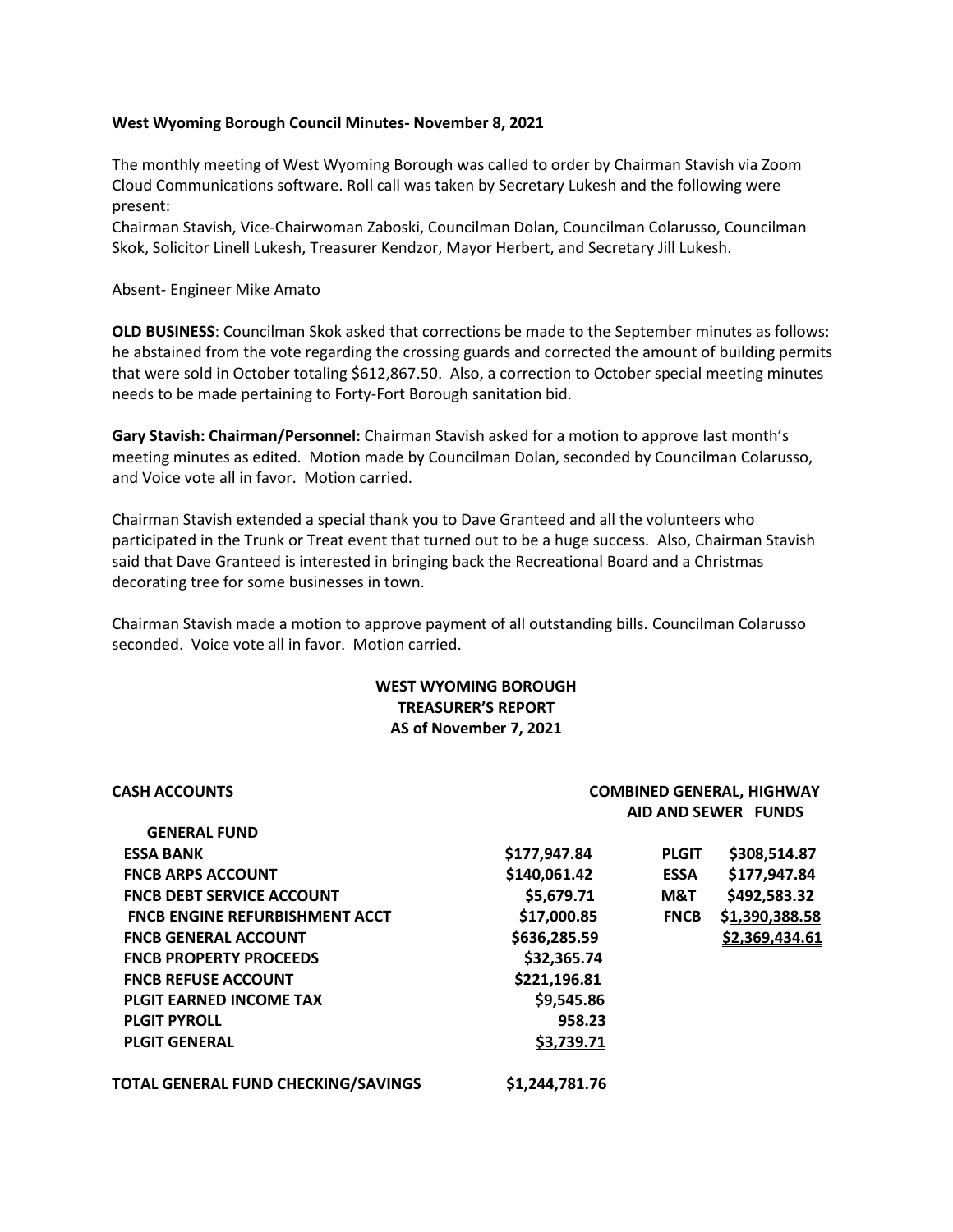| <b>HIGHWAY AID FUND</b>                  |                     |
|------------------------------------------|---------------------|
| <b>PLGIT</b>                             | \$282,272.74        |
| <b>TOTAL HIGHWAY CHECKING/SAVINGS</b>    | <u>\$282,272.74</u> |
| <b>SEWER FUND</b>                        |                     |
| M&T                                      | \$492,583.32        |
| <b>FNCB SEWER OPERATING FUND</b>         | \$337,798.46        |
| <b>PLGIT SEWER CREDIT CARD</b>           | \$11,998.33         |
| <b>TOTAL SEWER FUND CHECKING/SAVINGS</b> | \$842,380.11        |
| <b>TOTAL COMBINED CHECKING/SAVINGS</b>   | \$2,369,434.61      |

A Motion was made by Councilman Colarusso, and seconded by Councilman Skok to approve the reading of the treasurer's report. Voice vote all in favor. Motion carried.

**Councilman Colarusso: Public Facilities-** With the exception of the ordering 22 ton of rock salt, it is business as usual with the DPW.

Chairman Stavish said that he contacted DPW on the Christmas decorations which will be put up next week.

**Maureen Zaboski: Vice-Chairwoman- Administration/Finance, Health and Sanitation-** Councilwoman Zaboski asked Secretary Lukesh to read the bids that came in for trash:

**County Waste**: Year 1 starting Feb 1, 2022- Solid waste collection disposal \$299,580. Yard waste collection included-recycling included total collection solid waste, recycling, and yard waste \$299,580. Curb side collection maximum bulk 3 items - \$2,500.00 Alternate bid 1-95 gallon solid waste container – 1 -65 recycling container \$43,200.00 to each household.

Year 2 – Solid waste collection disposal \$691,488. Yard waste collection included-recycling included total collection solid waste, recycling and yard waste- \$691,488. Curb side collection maximum bulk 3 items- \$2,500.00. Alternate bid item 1-95 gallon solid waste container – 1-65 gallon recycling container – 0

Year 3- Solid waste collection disposal \$1,123,632.00. Yard waste collection included-recycling included total collection solid waste, recycling, and yard waste - \$1,123,632.00. Curb side collection maximum bulk 3 items- \$2,500.00. Alternate bid 1 -95 gallon solid waste collection- 1-95 gallon 1 and 1-65 recycling container – 0

Forty-Fort Borough-Year 1 starting February 1, 2022- Solid waste collection disposal \$219, 877.00. Yard waste collection \$53, 898.00 – Recycling collection \$145, 789. Total collection solid waste collection, recycling collection and yard waste is \$419,564.00. Curb side collection maximum bulk 3 items - \$3,000.00.

Year 2 – Solid waste collection disposal \$439,754.00. Yard waste collection \$107,796.00. Recycling collection \$291,578.00 Curbside collection maximum 3 bulk items- \$3,000.00. Total collection solid waste collection, recycling collection and yard waste is \$839,128.00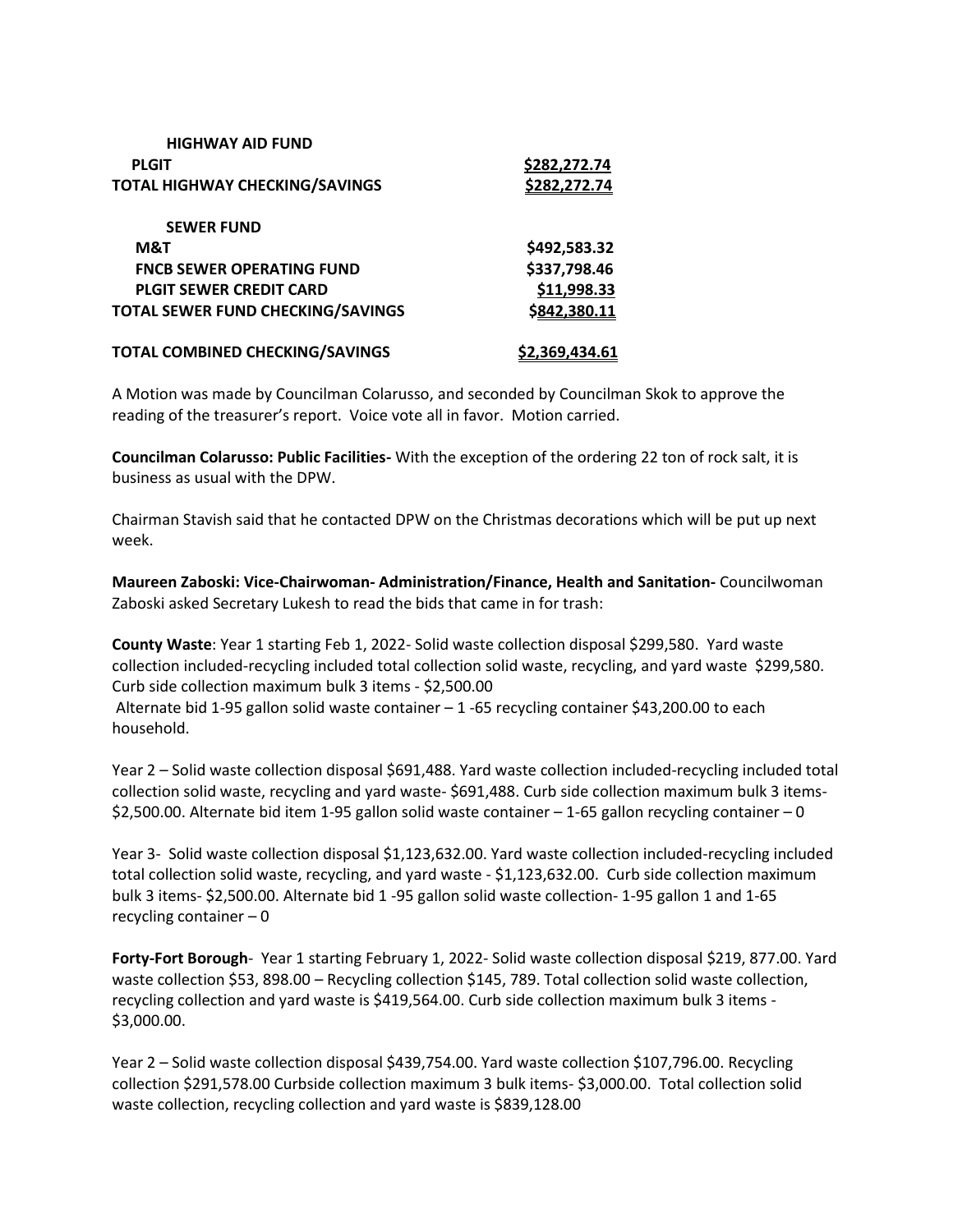Year 3- Solid waste collection disposal \$659,631.00. Yard waste collection \$161,694.00, Recycling collection 437,367.00. Total collection solid waste collection, recycling collection and yard waste is \$1,258,692.00. Maximum of 3 items for bulk pick-up is \$3,000.00.

**Solid** Waste **Management/Mascaro-** Year 1 Starting Feb 1st 2022**-** Solid waste collection disposal \$300,624.00. Yard waste collection \$38,652.00. Recycling collection \$90,192.00. Total collection solid waste collection, yard waste collection and recycling collection is \$429,468.00. Maximum of 3 items for bulk pick-up is \$3,600.00 per collection.

Year 2- Solid waste collection disposal \$601,248.00. Yard waste collection \$77,304.00. Recycling collection \$180,384.00. Total collection solid waste, yard waste collection and recycling collection is \$858,936.00. Maximum of 3 items for bulk pick-up is \$3,600.00 per collection.

Year 3- Solid waste collection disposal \$ \$901,872.00. Yard waste collection \$ 115,956.00. Recycling collection \$ 270,576.00, Total collection solid waste collection, yard waste collection and recycling collection is \$ 1,288,404.00. Maximum of 3 items for bulk pick-up is \$3,600.00 per collection.

Chairwoman Zaboski said that bids will have to be reviewed before a decision is made.

Budget Committee did complete drafts of the Highway Aid and Sewer budgets and it was sent to all council members. They are working on a rough draft of the General Budget. Sanitation bids will have to be incorporated into the General budget as well as updated figures for the police regionalization.

Councilwoman Zaboski made a motion to pay Fire Chief's stipends, the annual payment to Hose Co # 1 and a contribution to the Recreation board. Seconded by Councilman Colarusso. Voice vote all in favor. Motion carried.

Chairwoman Zaboski made a motion to approve transfer of \$9,545.86 from PLGIT EIT account to FNCB General Account. Seconded by Councilman Colarusso. Voice vote all in favor, motion carries.

Chairwoman Zaboski made a motion for 2022 Document Shredding. Attentive dates for July & September. Seconded by Councilman Skok. All in favor. Motion carried.

**Daniel Skok: Community Development**- Councilman Skok is asking for a motion to pass a resolution to enter into agreement with Forty Fort for code enforcement and building inspections. Chairman Stavish motion to enter intermunicipal agreement with Forty Fort for Code Enforcement. Discussion between Council. Councilman Dolan seconded the motion. All in favor. Motion carries.

Building total amount for month of Nov was \$ 8,895.00

Councilman Skok would like to make a Recreational Committee. He would like to have two drawing contests. The first would be for people 18 and older to design an emblem for West Wyoming. The second would be for ages 17 and younger to design an emblem for the Rec Board. He is also requesting where the monument stands for that area to be renamed West Wyoming Park. Chairman Stavish stated that a board needs to be formed first. Discussion between council.

**Mike Dolan: Public Safety /Code Enforcement** -West Wyoming Emergency Services Monthly Chief's Report: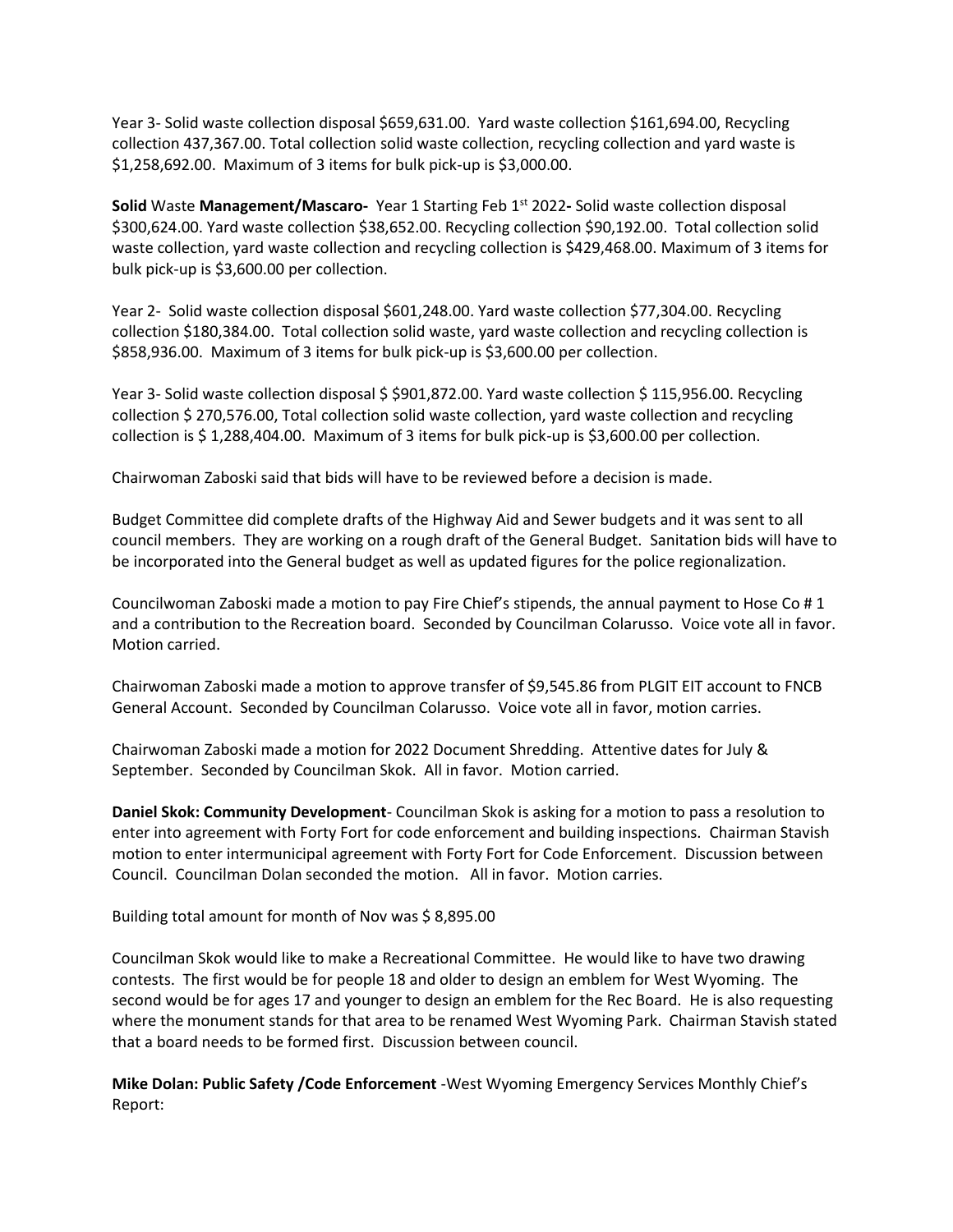West Wyoming Emergency Services responded to 6 incidents in October.

Chimney or flue fire, confined to chimney or flue 1 Assist police or other government agency 1 Dispatched & cancelled en route 2 Carbon monoxide detector activation, no CO 2

During October, which was fire safety and prevention month the department presented several programs to the community. Six classes were held for the children at Cookie Corner Day Care about fire safety with the assistance of Captain Mike Bossom of FDNY and Bella, a fire safety trained Dalmatian. At the Truck or Treat event numerous presentations were given using a fire safety smoke house teaching children and adults what to do in the event of a fire.

West Wyoming Police Chief's Report: West Wyoming Police Department responded to 73 incidents in October:

| False Alarms-Burglary             | 3            |
|-----------------------------------|--------------|
| Fraud                             | 3            |
| Harassment                        | $\mathbf{1}$ |
| Narcotics                         | $\mathbf{1}$ |
| Domestics                         | 2            |
| Disorderly Conduct                | 2            |
| Criminal Mischief/Vandalism       | 4            |
| <b>Suspicious Activities</b>      | 2            |
| <b>Motor Vehicle Accidents</b>    | 3            |
| <b>Traffic/Parking Complaints</b> | 4            |
| <b>Animal Calls</b>               | 1            |
| <b>Public Service Calls</b>       | 4            |
| All Other Ordinance/Offenses      | 2            |
| Misc                              | 3            |
| <b>Assist EMS</b>                 | 13           |
| Assist Fire Dept                  | 1            |
| <b>Assist Other Police</b>        | 24           |
| <b>Criminal Arrests/Warrants</b>  | 1            |
| Citations                         | 5            |

The Police Chief's report will have an update on the Police Regionalization. Chief Nocera is scheduled to pick up the new police vehicle on November 11th. Councilman Dolan made a motion to hire Robert Shupp and Alexandra Nolan as part time police, both are working at surrounding departments and are available to start working immediately. Seconded by Councilman Colarusso. All in favor. Motion carries. Councilman Dolan would also like to make a motion to purchase two new tasers out of Ammunition Fund for the police Department. Discussion between council.

Councilman Dolan would like to extend a farewell to Ken Shefler and welcome our new code enforcer Thomas Craig.

**Mike Amato: Engineer**- Chairman Stavish states that the replacement of the sewer pumps will start next week.